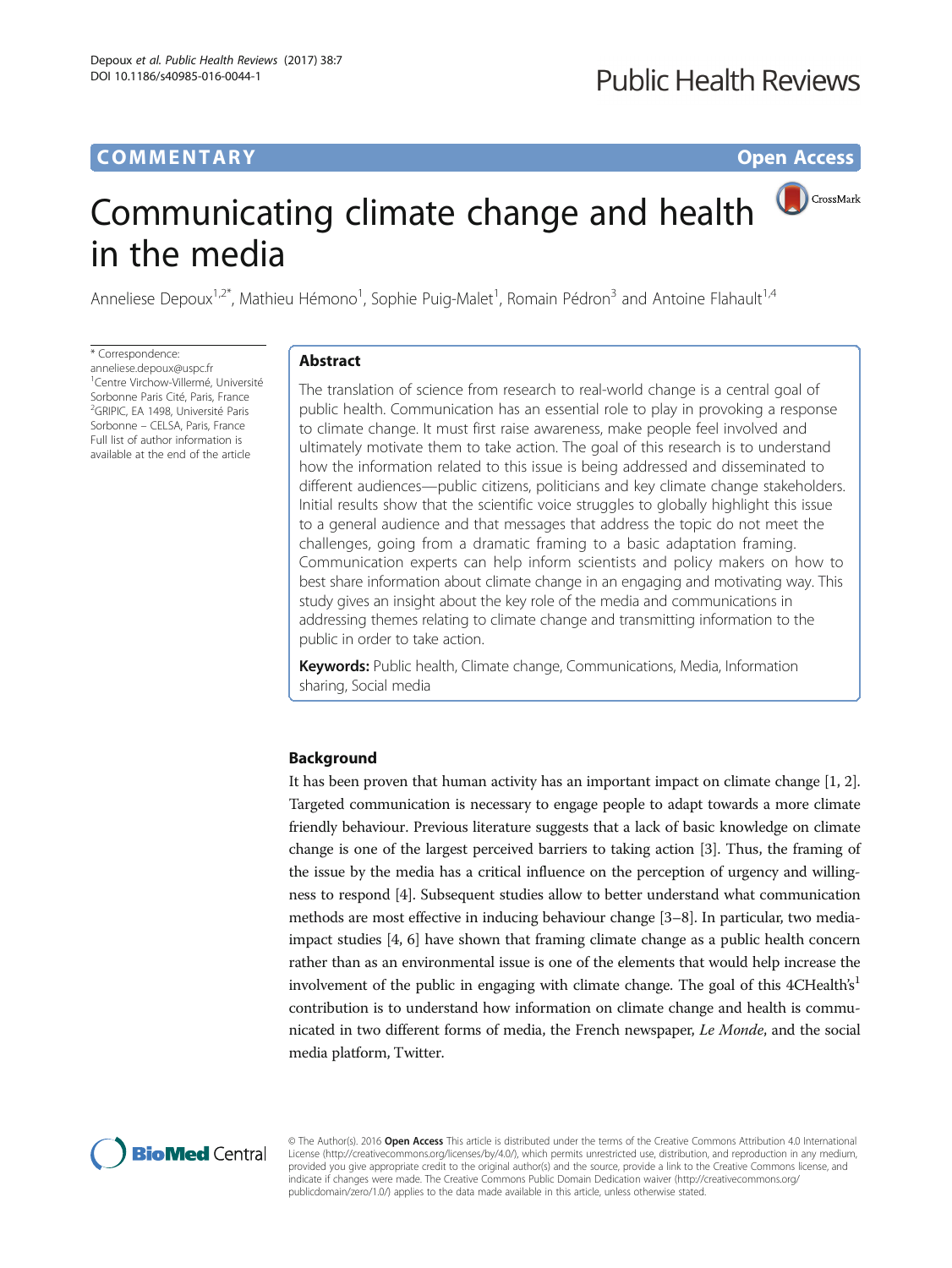## Main text

A review of articles in Le Monde referring to climate change and health was conducted covering the time period from the release of the first Intergovernmental Panel on Climate Change (IPCC) report in 1990 to the end of the 21st Conference of the Parties (COP21) climate negotiations held in Paris in December 2015. Moreover, during the 6 months prior to the conference, tweets referring to the COP21 were collated and the frequency and manner in which the issue was addressed was analysed.

The analysis of Le Monde's articles demonstrated an evolution in the communication surrounding climate change and in its framing. Between 1990 and 2015, 4465 articles mentioned "climate change"; however, only 599 of those articles also mentioned "health" (13,4%) and merely 189 of these linked climate change to its health outcomes (4.2%). Despite the low number of published newspaper articles displaying the health outcomes of climate change, the issue has been gaining prominence in  $Le$  Monde since 2000, which leads us to believe that the public health frame is becoming more pertinent in climate change reporting. However, the sections in which they appear demonstrate the media's tendency to frame climate change as an environmental issue [[4\]](#page-3-0). Of the articles, 59.4% are published in the "Planet" section followed by "Ideas", "Economy" and "International".

A 2015 study by Maibach et al. highlights the "clear need to better inform on the health threats associated with climate change" [\[7](#page-3-0)]. The frequency of studies relating to the health impacts due to climate change in peer-reviewed scientific publications has also increased over the past 25 years [[9\]](#page-3-0). The growing research in this area may indicate the transmission of scientific knowledge to the general public through media channels. This is particularly true of the French media potentially arising from reporting both before and during the COP 21 climate negotiations held in Paris in December 2015. Most articles linking climate change and health in Le Monde mentioned extreme climate change events (31%) followed by infectious diseases (23%) and environmental migration related impacts (18%). Malnutrition (10%) and respiratory diseases (8%) and others (10%) remain less represented. However, highlighting the health risks associated with climate change is an ineffective communication method according to Maibach et al. (2008) [[5\]](#page-3-0), if it is not accompanied by relevant information regarding potential solutions. Furthermore, "information about the potential health benefits of specific mitigation-related policy actions appears to be particularly compelling" [\[6](#page-3-0)]. Even though an increase of the reference to health co-benefits since 2000 is noticeable, we observed that only very few of the analysed articles (16%) provide information about health benefits which relate to regulation policies in favour of climate change.

On social media, the number of tweets indicating the link between climate change and health, in terms of impacts or co-benefits, has increased during the COP21. A study based on data extracted using Radarly, an extraction tool of social media content (Linkfluence), was conducted to analyse posts including the hashtag "#COP21" from June 15th 2015 (date of the publication of the Lancet Commission on Health and Climate Change [\[10\]](#page-3-0)) to the end of the COP21 (see Fig. [1\)](#page-2-0). In the run up to the conference, an increased number of health-related posts were monitored. While during the first months, institutional actors expressed a growing interest in the health-related issues of climate change, this topic was endorsed by a diverse range of actors, from the health field (such as Doctors for Climate or the Ordre des Médecins in France) to the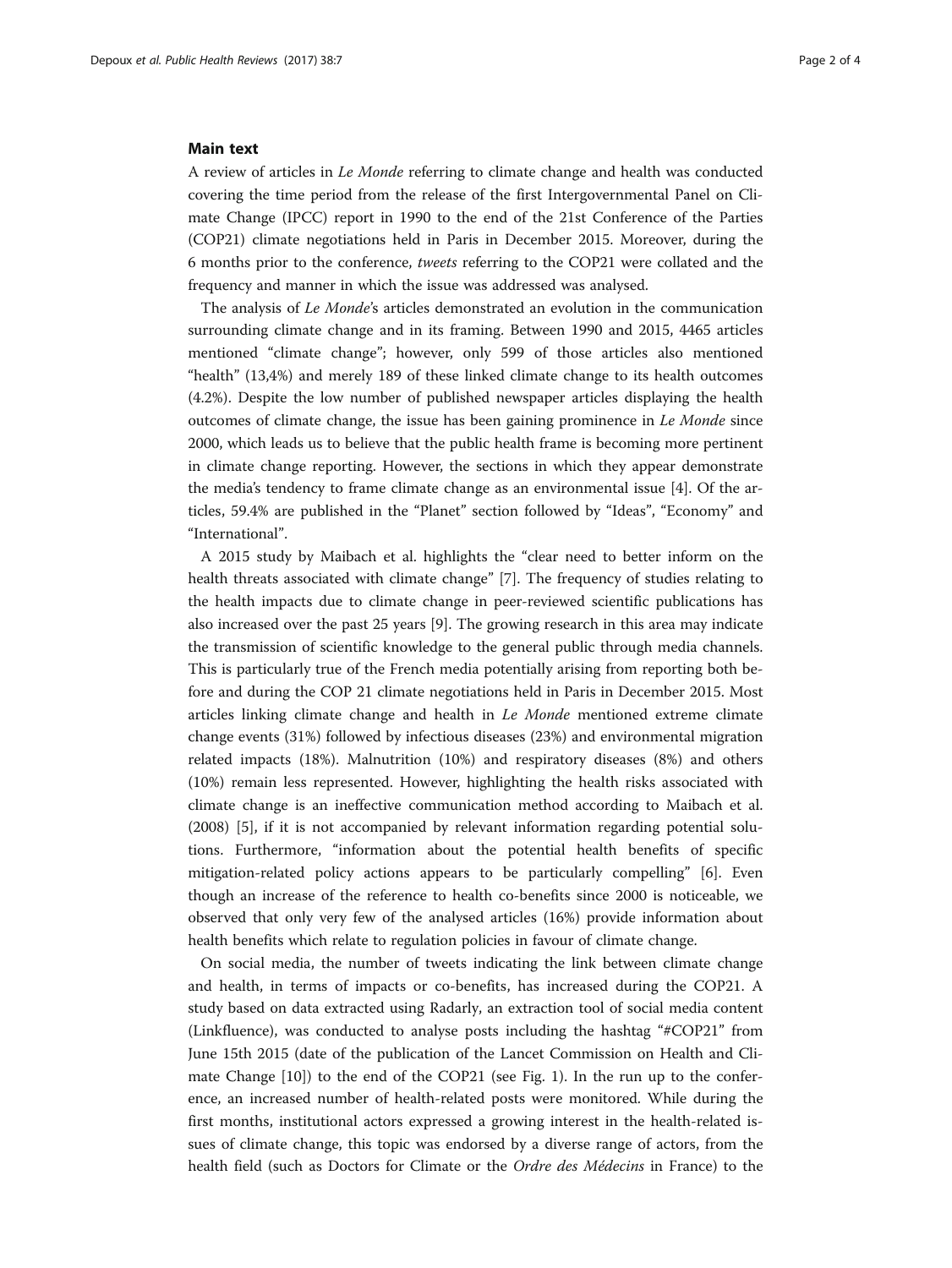<span id="page-2-0"></span>

industrial sector and the civil society. The climate health campaign initiated by the Global Climate Health Alliance, which was very often referenced, as well as the World Health Organization's call for urgent action to protect health from environmental changes, played an important role in the increase of attention paid to the topic in social media.

# Conclusion

In conclusion, "the lack of constant attention paid to climate change" [[3\]](#page-3-0) as well as the lack of efficiency of the message prevent the analysed media from fulfilling its role of provoking a collective response and a change in behaviour. Moreover, information regarding health risks associated to climate change should be framed as a public health threat and supplemented with recommendations and action items provided by experts.

# Endnotes

<sup>1</sup>4CHealth is an interdisciplinary project of the Centre Virchow-Villermé for Public Health Paris-Berlin, fostered in partnership with the University of Heidelberg in Germany. It brings together a team of public health researchers, epidemiologists, doctors, political scientists, cognitive behaviour specialists and information and communication scientists.

#### Abbreviation

IPCC: Intergovernmental Panel on Climate Change

#### Acknowledgements

Not applicable.

#### Funding

This work was funded as part of the Centre Virchow-Villermé.

# Availability of data and materials

Not applicable.

#### Authors' contributions

AD designed the study, initiated the data collection and wrote the first draft of the paper with MH. RP, SPM and MH contributed to the data extraction, the creation of the database and the data analysis. AF advised on study methods and revised the draft paper. All authors approved the final version of the paper.

#### Authors' information

Anneliese Depoux- Co-director of Centre Virchow-Villermé, Paris, University of Sorbonne Paris Cité. She earned her doctorate in Information and Communications Science from the University of Paris Sorbonne CELSA and is a research